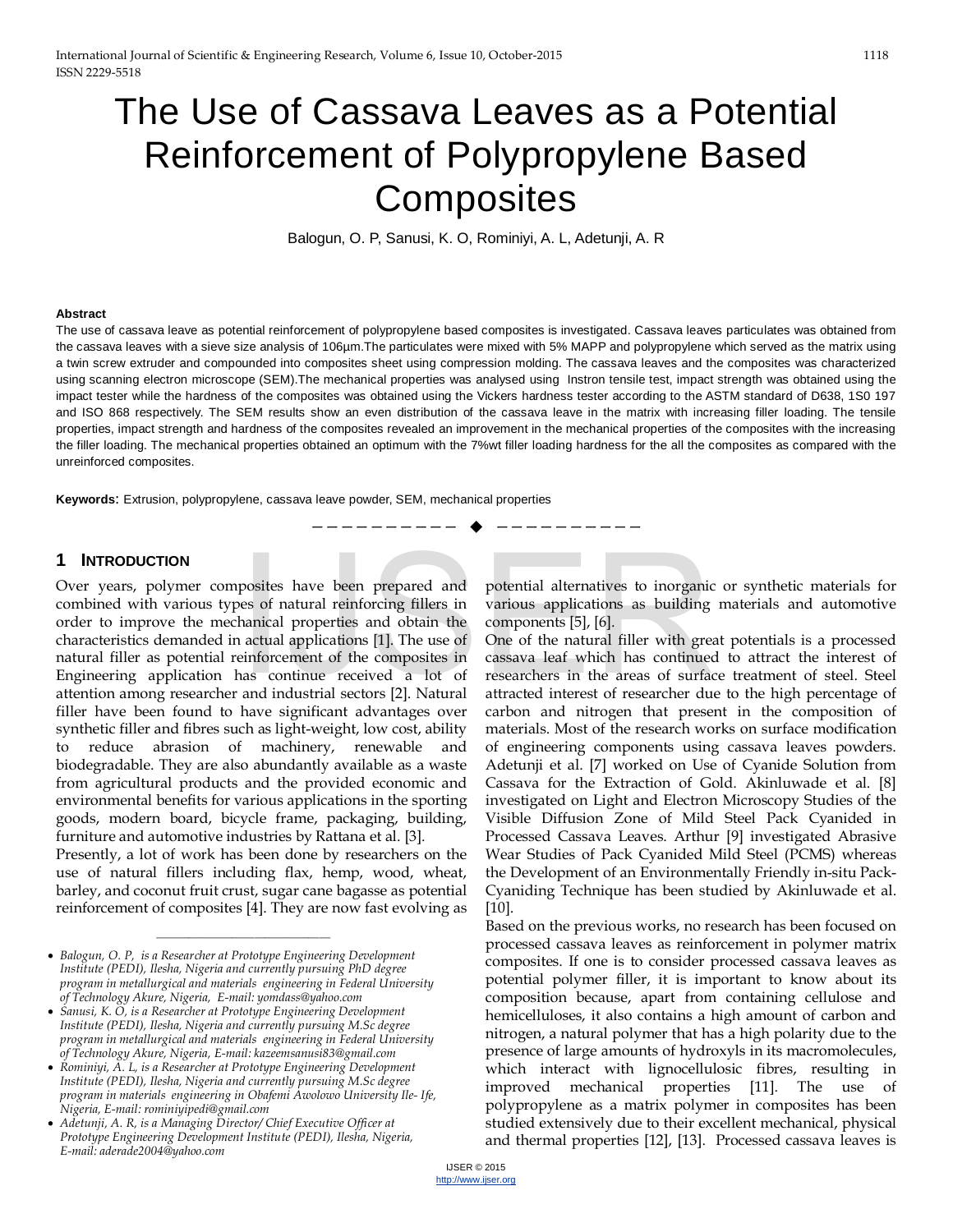expected to be a potential reinforcement in polymer matrix composite. Processed cassava leaves are biomass by-product from cassava firm that can be obtained locally. The aim of the research work is to convert waste to wealth by using locally waste materials (cassava leaves) as a potential reinforcement of thermoplastic materials.

Hence, this study is focused on the use of cassava leaves particulates as a potential reinforcement polypropylene based composites.

# **2. MATERIALS AND METHOD**

#### **2.1 Materials**

Fresh cassava leaves of specie Manihot esculenta (bitter local variety) were sourced locally from Ile-Ife, Osun State, Nigeria. The cassava leave powder was obtained by oven dried, pulverized and then sieved to obtain fine powder (< 106µm). The chemical composition of the cassava leave powder is presented in Table 1.

Table 1. Elemental composition of cassava leave powder

| wt $%$ |  |
|--------|--|
| 17.04  |  |
| 32.46  |  |
| 49.39  |  |
| 0.63   |  |
| 0.49   |  |
|        |  |

## **2.2. Composite Production**

The cassava leaves particulates and the polypropylene matrix was mixed and the mixture was extruded using a Twin-Screw extruder and compounded using a compression moulding to produce the composites. The variation of the cassava leave was weighed in 0wt%, 3wt%, 5wt% and 7wt% and mixed with 5% MAPP compatibilizers .The mixture was fed into a Jones high speed mixer for proper mixing of the powder and the matrix. Thereafter, the mixture was allowed to dry in an air circulated oven at 600C for 8 hours to ensure total removal of the moisture. However, the mixture was charged into the extruder at the temperature range from 130-1900C and the screw speed was fixed at 60 rpm. The extrudate which was granulated into pellets using industrial granulator were compounded for 10 minutes at 1900C under a constant pressure allowing thorough penetration and well distribution of the particles into the matrix. This was transferred to another compression moulding machine and cold-pressed at 100 MPa for 12min. Representative sizes of composites produced from the Twin –Screw extruder process are presented in Fig. 1.

## **2.3 Microstructural Characterization.**

The cassava leave particulate and the fractures surface of the cassava leave composites were examined using a JEOL JSM-7600F model scanning electron microscope. Sample were placed in vacuum chamber, air dried and coated with 100A thick irradium in JEOL sputter ion coater at 15Kev.



Fig.1. Extruded polypropylene based composites produced for (a) pure polypropylene, (b) Cassava leave powder reinforced with polypropylene.

## **2.4. Mechanical properties.**

The hardness values of the composites were evaluated on a hardness testing machine using the Vickers hardness test apparatus (FM-800). It has a square based diamond pyramid as indenter. The value of the load (50 gm) and the time duration (10 seconds) that is to be applied was set. The sample preparation and testing procedure was performed in accordance ISO 868 standard. Seven hardness indents were made on each specimen and readings within the margin of ±2% were taken for the computation of the average hardness values of the specimens.

## **2.5 Tensile Strength**

Tensile test was carried out in accordance with ASTM D638 [14] at room temperature using a universal tensile testing machine operated at a strain rate of 10mm/min with 10KN load cell. Six repeated tests were carried out to confirm the reliability of the results obtained.  $\begin{array}{r}\n 0.63 \\
 0.49\n \end{array}$ <br>
2.5 Tensile Strength<br>
Tensile test was carried out in according to<br>
DISTER STEER STEER STEERING Tensile test was carried out in according to<br>
Tensile test was carried out in according to<br>
Ten

## **2.6 Impact Strength**

The impact strength of the composites produced was evaluated using an Izod impact test machine. The sample preparation and testing procedure were in accordance with ISO180 standard [15]. The entire composite specimens were notched, the test specimen which was supported by a cantilever beam with hammer head of 7.5 J was released with impact velocity of 2m/s to strike and break the notch specimens. Six specimens were tested at room temperature and the values were taken.

# **3 RESULTS AND DISCUSSION**

## **3.1. Microstructure**

SEM micrograph of the pulverized cassava leaves is presented in fig.2. Fig. 3 (a- d) shown the SEM micrographs of cassava leave reinforced composites. It is evident that, the cassava fillers were evenly distributed within the matrix with the increasing filler loading. Addition of the cassava fillers improved the microstructure as a result of better packing factors and well dispersion of the filler in the matrix. Better packing of the filler in the matrix is more pronounced for the 7wt% as a result of the particle size and better filler- filler interactions. This is confirmed by the tensile properties of the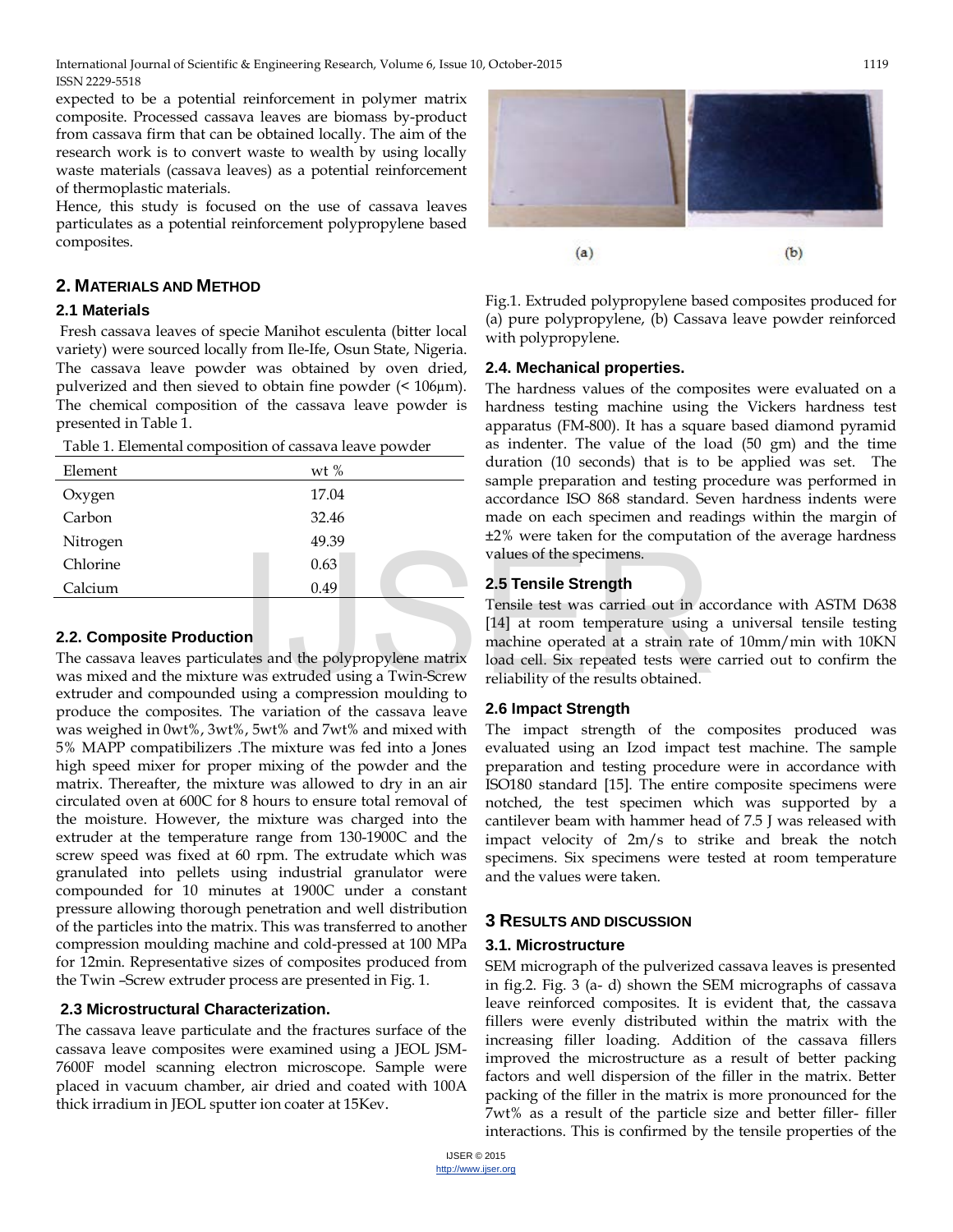composites as shown in fig. 5. However, Ayswarya et al. [16] revealed that, the mechanical behaviour of fibre–cement composite is largely dependent on the bond between fibre and cement matrix which depends on many factors like the physical characteristics of the fibres such as geometry, type, and surface characteristics, fibre orientation, fibre volume ratio and fibre distribution, the chemical composition of the fibre, but also the treatment of the fibre and additives in the cement mixture. The interfacial bond may be chemical or physical or a combination of both.



Fig.2. SEM micrographs of cassava leaves



Fig.3. (a) Representative SEM photomicrograph of the composite having 3wt% cassava leave powder particles dispersed in the polypropylene matrix; (b) Representative SEM photomicrograph of the composite having 5wt% cassava leave powder particles dispersed in the polypropylene matrix.

#### (c) 7% cassava reinforced composites (d) Pure pp

#### **3.2. Mechanical behaviour**

The mechanical properties of the composites produced are presented in Fig. 4-7. From Fig. 4 it is observed that there is a general increase in hardness with increase in the weight percent's of cassava leave powder in the composites. The increase in hardness of the composites was due to the size of the pulverized cassava leaves particles and evenly distribution of the particulates in the matrix. The mechanical properties of particulate–polymer composites depend strongly on the particle size, particle–matrix interface adhesion and particle loading. Particle size has an obvious effect on these mechanical properties. Lau et al. [17] reported that smaller calcium carbonate particles provide higher strength of filled polypropylene composites at a given particle loading. Hence, the introduction of the filler into the matrix has shown a better improvement on the composites as compared to pure polypropylene.

The tensile strength and Young modulus properties of the composites are revealed in (Fig. 5-7) which follows the same trend as the hardness results (Fig. 4). It is evident that the tensile strength and modulus of the composites increased with increase in the cassava leaves filler loading content from 3%- 7% and this can be attributed to the homogeneity of the composite matrix. Hsueh, [18] found out that for well-bonded particles, the applied stress can be effectively transferred to the particles from the matrix, this clearly improves the strength. The result is in contrary to what Fabiane et al. [19] revealed that, tensile properties of the composites produced had induced cracks due to poor distribution of the cassava in the matrix thereby reduces the tensile properties of the composites. The high strength -to-weight and modulus-toweight ratios relate strength properties of the reinforcing materials as it increases. This is due to the better wet ability of cassava leave with the polypropylene matrix. The increase in modulus of composites (fig. 6) as the content of reinforcing material increases confirmed that the composites produced becoming stiffer and rigid. IS of cassava leaves<br>
composite matrix. Hsueh, [18] four<br>
particles, the applied stress can b<br>
the particles from the matrix,<br>
strength. The result is in contrary<br>
revealed that, tensile properties of<br>
had induced cracks d

> Impart strength of the composites is observed in Fig. 7. The resistance to impact damage of a polymer matrix composite structure increase as content of cassava leaves powder increases. Also, the toughness of the polypropylene matrix was not impaired as content of cassava leave powder is increasing but improve the impact resistance to damage of composites. This is due to compression pressure which eliminates voids contents in the composites.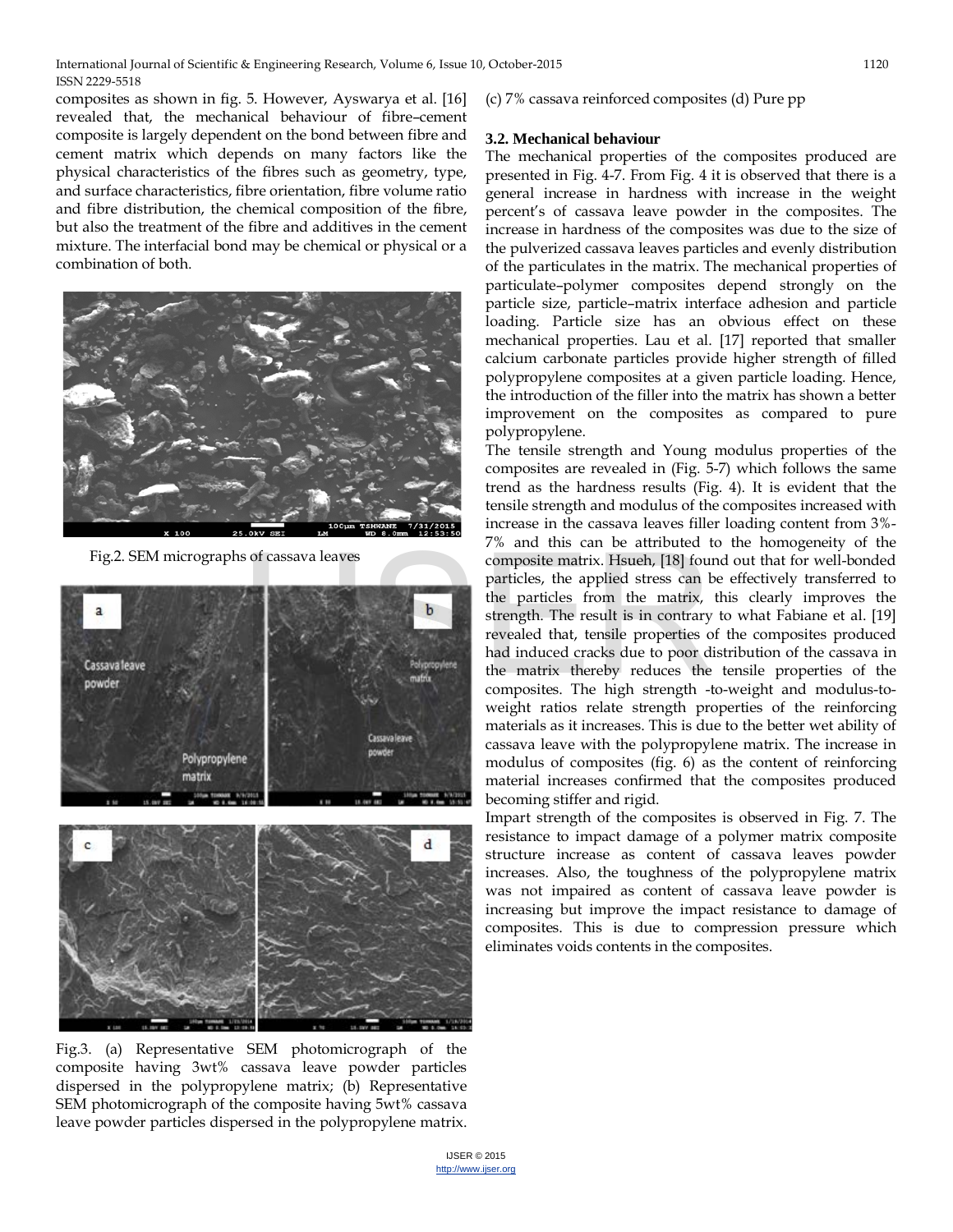International Journal of Scientific & Engineering Research, Volume 6, Issue 10, October-2015 1121 ISSN 2229-5518



Fig.4. Hardness of the composites



Fig.5. Ultimate tensile strength of the cassava leaves composites



Fig.6. Young modulus of the cassava leaves composites



Fig.7. Impact strength of the cassava leaves composites

#### **4 CONCLUSIONS**

The microstructural characteristics and mechanical behaviour of polypropylene matrix composites reinforced with cassava leave powder was investigated in this research. The results established that:

- There is predominant and well dispersion of reinforcing material in the matrix as revealed by the SEM image in fig. 3
- The tensile strength and hardness for the composites containing 7wt% cassava leave powder was observed to be higher than the other composites and pure polypropylene. The impart strength of the composites increase as percentage of cassava leave powder is increasing.
- The method adopted for the research is reliable to increase tensile strength, impart strength, hardness of thermoplastics materials.

## **REFERENCES**

- [1] E. Ozen, A. Kiziltas, E.E. Kiziltas and D. J. Gardner "Natural fibre blend-nylon composites". Polym Composite. 34(4): 544-553, 2013.
- [2] K. Hardinnawirda and I. Aisha SitiRabiatull "Effect of Rice Husks as Filler in Polymer Matrix Composites". Journal of Mechanical Engineering and Sciences (JMES) ISSN: 2231-8380; Volume 2, pp. 181-186, 2012.
- [3] T. Rattana, T. Thierry, C. Sunee, L. Byoung-Ho, L. Se-na, S. Klanarong and K. Hyun-Joong "Preparation and Characterization of Cassava Fiber-Based Polypropylene and Polybutylene Succinate Composites" Kasetsart J. (Nat. Sci.) 43: 245 – 251, 2009.
- [4] V. Calado, D.W. Barreto and J.R.M. D'almeida, "The Effect of a Chemical Treatment on the Structure and Morphology of Coir Fibers", J. Mater. Sci. Letters, v. 19, pp2151- 2153,
- [5] A. Nourbakhsh, A. Ashori, H. Ziaei Tabari, and F. Rezaei "Mechanical and thermochemical properties of woodflour polypropylene blends". Polymer Bulletin, 65(7): 691– 700, 2010.
- [6] A. Nourbakhsha, F.F. Baghlani and A. Ashori "Nano-SiO2